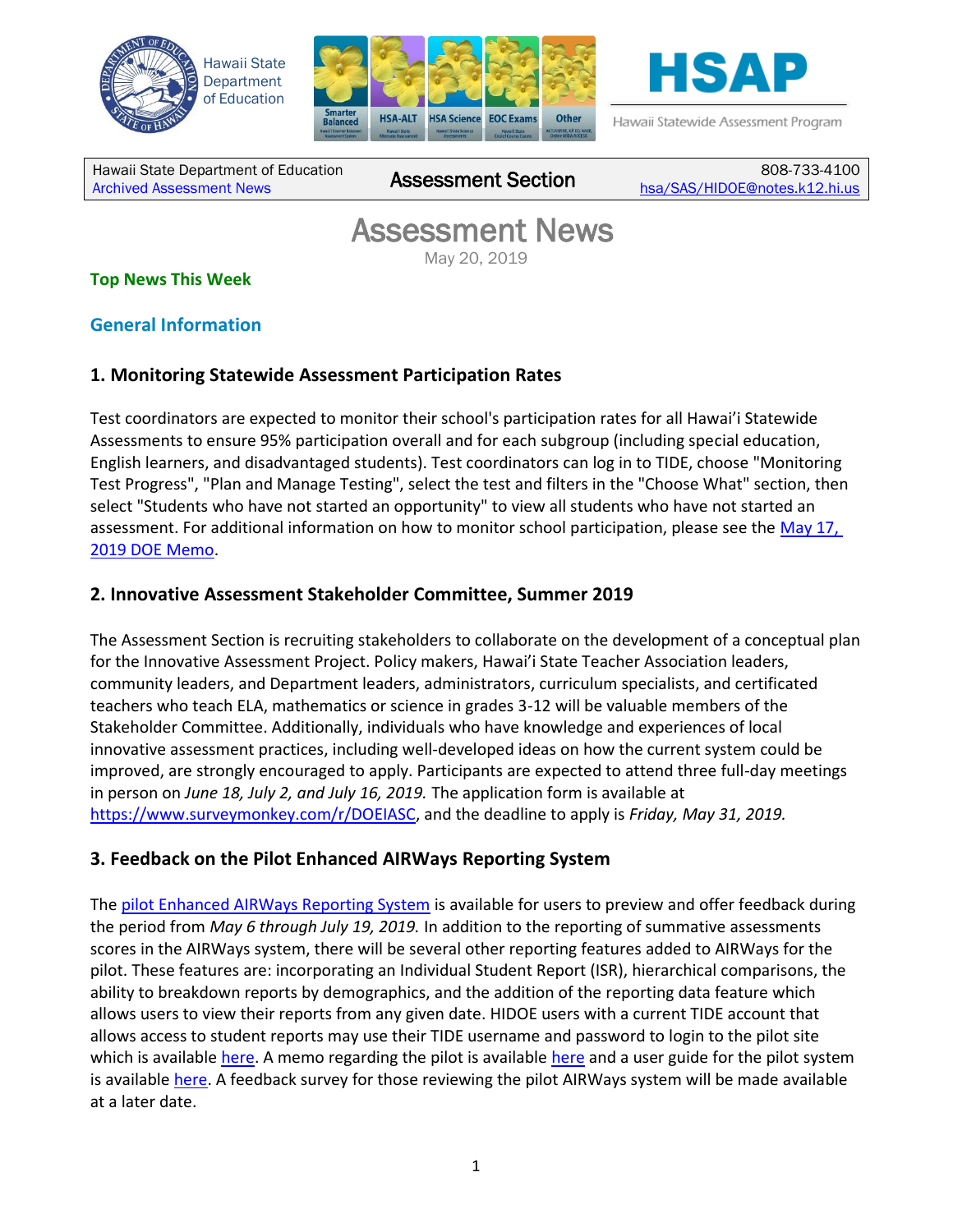# Assessment News

May 20, 2019

## **Smarter Balanced**

### **4. Smarter Balanced Summative Test Window**

The 2018-2019 Smarter Balanced summative test window for public schools, including block schedule and yellow track schools, will close on *Friday, May 31, 2019* (*Friday, June 21, 2019* for Red, Blue, and Green Track schools).

### **5. Reasons for Non-Participation and Discrepant Records System**

There are circumstances in which a student did not participate in an expected test (e.g., student refusal) or participated in a test but in a non-standard way (e.g., student inadvertently is administered an incorrect test). Test coordinators are expected to document these circumstances in TIDE by selecting the "Data Management" drop-down and selecting "Reasons for Non-Participation." The "Discrepancy Resolution System" (DRS) feature in the "Data Management" drop-down helps users identify nonparticipated students at their schools. Users should use this feature to enter the applicable "Reasons for Non-Participation (non-participation code)" for each student and test. Once every student on this list generated in the DRS has a non-participation code, there should be no names left to view. To access the DRS, select the "Data Management" drop-down and then click "Discrepancy Resolution." For additional information on how to use the DRS, please refer to the **HSAP TIDE User Guide**, pp. 81-86.

#### **6. Hawai'i Common Core Item Authoring Training, School Year 2019-2020**

Registration is now open for the SY 2019-2020 Hawai'i Common Core Item Authoring Training. This training is for teachers of English Language Arts/Literacy (ELA/L) and mathematics to become item authors for the Hawai'i Statewide Assessment Program. Teachers who are interested in learning how test questions are developed, and how alignment to the Hawai'i Common Core standards is ensured, are encouraged to apply. This training is focused on fundamental item authoring skills; therefore, it is intended for educators with minimal or no prior item authoring experience or those interested in improving item authoring skills by collaborating with novice item writers. Participants who complete all training requirements will become certified HSAP Item Authors and become eligible for additional item writing activities. The application form can be accessed through this link: *[bit.ly/2019-2020HICCIWW](https://events.r20.constantcontact.com/register/eventReg?oeidk=a07eg896t3p997725a5&oseq=&c=&ch=)* via the *alohahsap.org* site. Additional information about the training can be found in the [May 3, 2019 DOE](https://smarterbalanced.alohahsap.org/core/fileparse.php/3410/urlt/Memo_2019-2020-Hawaii-Common-Core-Item-Authoring-Training.pdf)  [Memo.](https://smarterbalanced.alohahsap.org/core/fileparse.php/3410/urlt/Memo_2019-2020-Hawaii-Common-Core-Item-Authoring-Training.pdf) The deadline to apply is *Friday, May 24, 2019.* 

#### **HSA-Alt**

### **7. HSA-Alt Test Administrator End-of-Year Survey**

The Assessment Section has sent a survey link to all certified 2019 HSA-Alt Test Administrators. If you received the survey link, please take five minutes to complete the 2019 HSA-Alt Test Administrator Endof-Year survey. The feedback that you provide for completing the survey will be used to improve test administrator support, HSA-Alt test design, and student access to the assessment.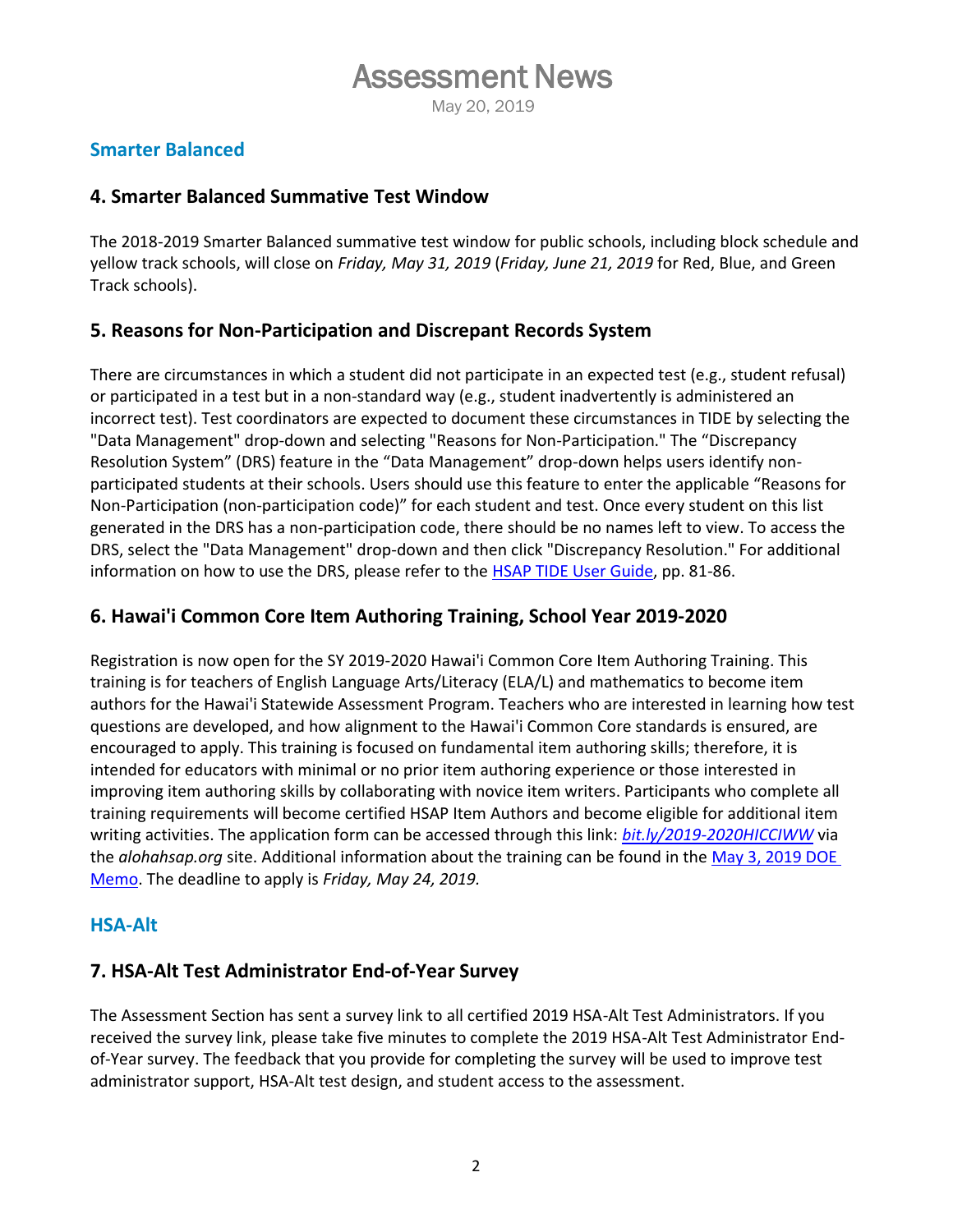# Assessment News

May 20, 2019

#### **8. HSA-Alt Summer Committee Opportunities**

Applications are now being accepted for the following HSA-Alt committees that will convene this summer: HSA-Alt Item Data Review Committees for ELA, Mathematics and Science and Standard Setting Committees for ELA and Mathematics. To apply for these committees, click the "HSA-Alt Summer Committee Registration" link on the HSA-Alt portal o[r here](https://events.r20.constantcontact.com/register/eventReg?oeidk=a07egabv30v73c6c8b9&oseq=&c=&ch=) to access the registration site. Detailed information can be found in the [May 17, 2019 DOE Memo.](notes://lilinote/8A25646700669F2D/EECBC0B67009DC170A2575CF0064FB94/B7ED3064A896757A0A2583FB000BF098) The deadline to apply is *Friday, May 24, 2019.*

#### **9. HSA-Alt One Percent Cap Action Plan**

A 45-minute webinar on Hawai'i's One Percent Cap Action Plan was held on *Thursday, May 16, 2019,*and the PowerPoint presentation is availabl[e here.](https://hsa-alt.alohahsap.org/core/fileparse.php/3344/urlt/HSA-Alt-1-Percent-Webinar-PPT_051619.pdf) The webinar presented federal requirements for alternate testing, complex area HSA-Alt student identification rate data, and Hawai'i's One Percent Cap Action Plan initiatives. Student Services Coordinators who missed the webinar and who are in schools with over one percent of their student populations identified for alternate testing are expected to view the recording posted on alohahsap.org and linked [here.](https://us.bbcollab.com/recording/8efe70355fe2437e8a1f6d452f2a4faf) For detailed information about the One Percent Cap Action Plan, refer to the [May 15, 2019 DOE Memo.](notes://lilinote/8A25646700669F2D/EECBC0B67009DC170A2575CF0064FB94/A3FC16F1E0D64F0E0A2583FB006AA100)

#### **The ACT**

### **10. ACT School Reports in PANext**

ACT school reports are now available in **PearsonAccess<sup>next</sup>. Test coordinators may follow the instructions** in the *PearsonAccessnext User Guide for the ACT* for directions on how to access these reports. Test coordinators should download and save these reports in a secure location. Reports will be available for download until mid-October 2019. For a list of available reports, please refer to the [high school cover](https://www.act.org/content/dam/act/secured/documents/pdfs/2019-Hawaii-High-School-Cover-Letter-PANext.pdf)  [letter.](https://www.act.org/content/dam/act/secured/documents/pdfs/2019-Hawaii-High-School-Cover-Letter-PANext.pdf) For questions or assistance with your account, please contact Customer Care at 800.553.6244, ext. 2800.

#### **11. ACT Resources Available**

Test coordinators, college counselors, and counselors looking to assist students with using their ACT scores may register for a webinar [here.](https://www.act.org/content/act/en/products-and-services/the-act-educator/training.html) The webinar presents resources for using test scores, discussing student academic achievement, and preparing for college and careers post-high school.

#### **WIDA ACCESS and Alternate ACCESS for ELLs**

# **12. WIDA Screener Assessment of English Language Proficiency and ELL Eligibility, School Year 2019-2020**

All schools are required to determine English Learner (EL) eligibility for students who are identified as potential ELs upon enrollment. The WIDA Screener assessment of English Language Proficiency (ELP) is used to identify potential EL students in the second semester of Grade 1 through Grade 12. The WIDA-ACCESS Placement Test (W-APT) is used to identify potential ELs in kindergarten and first semester of